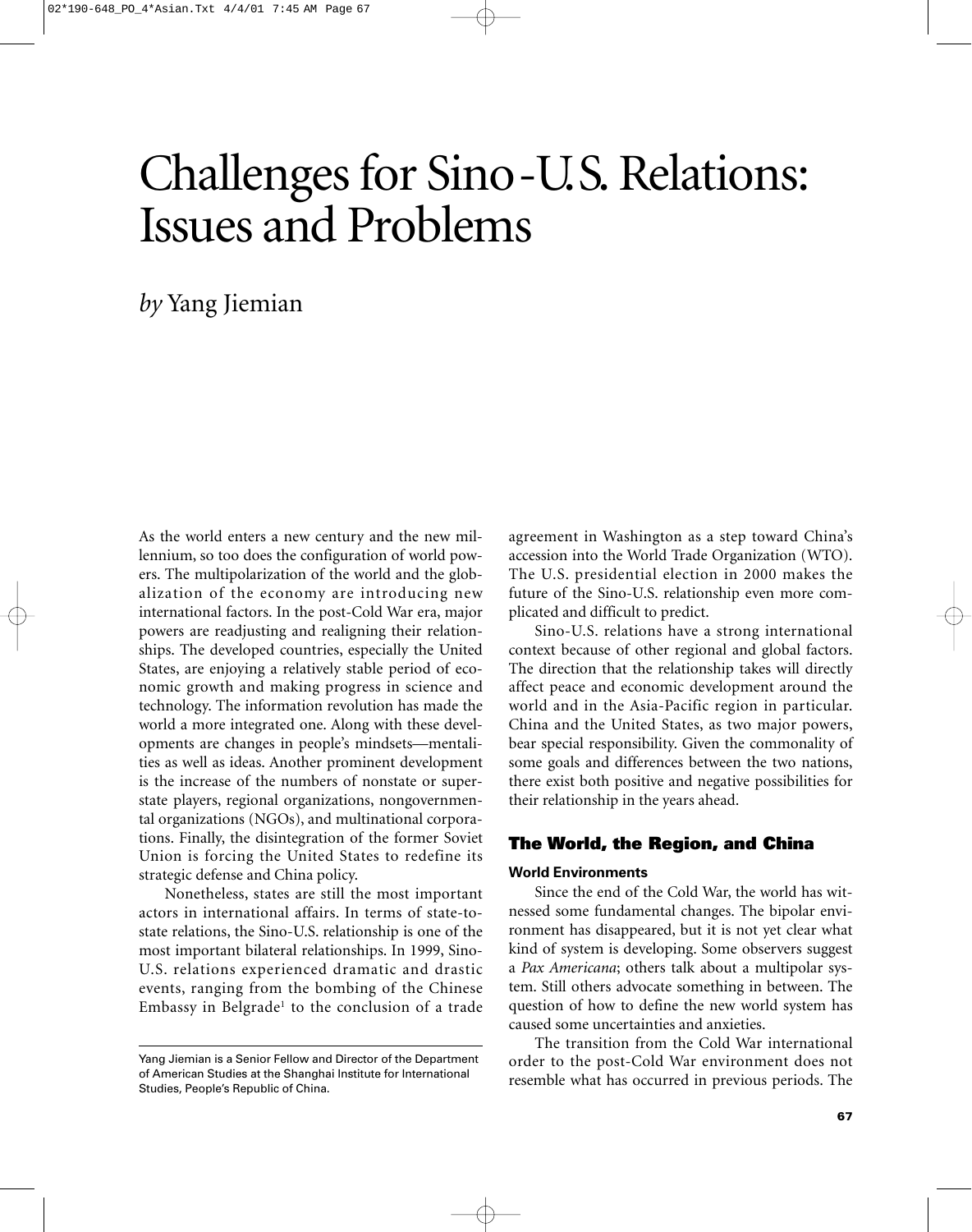transition did not follow a major war and new treaties; instead, it has been undergoing a long process of evolution. The United Nations (UN), the International Monetary Fund (IMF), and the World Bank continue to be important parts of the current international order. But the WTO is definitely something new. All countries, especially some big and middle powers, want to obtain an advantageous position in the NIPEO—the new international political and economic order.

Both the content and extension of international affairs have expanded greatly. State-to-state relations exceed traditional spheres, now extending into economic affairs, education, culture, environmental protection, and others. Nonstate actors are coming to play more important and active roles than ever before. International and regional intergovernmental organizations act as part of a supranational government. Some multinational and transnational organizations have not only much more economic power but also more political power than do some medium and small countries. A state's physical boundaries have become less important for the flow of people, capital, and technology.

A dichotomy of trends is appearing to gather momentum. On the one hand, nations and peoples are inclined to determine their priorities by practical interests. Economic growth and the elevation of quality of life issues are more important than abstract concepts. On the other hand, the United States and some other Western powers are increasingly stressing such notions as democracy, freedom, and human rights. They emphasize the limitations of sovereignty, advocate humanitarian intervention, and call for preventive diplomacy.

The information revolution has rapidly and profoundly changed the world, not only in the ways people communicate but also in the ways they live, work, and think. The ease and swiftness of communications enable nations and people to think in a much broader sense. This is especially true in international affairs. The developed countries are attempting to take advantage of this to expand their political and economic interests in the world. The developing countries are obviously at a disadvantage.

The United States continues to gain advantages. It is enjoying the longest period of economic growth and rapid developments in science and technology. Through NATO expansion and the U.S.-Japan Security Guideline, the United States has succeeded in readjusting its relations with its major allies. With this boost to its comprehensive national strength and selfconfidence, the United States is anxious to translate its will into actions in certain international affairs. At the same time, the United States has had to readjust its relations with other major powers. It faces difficulties in dealing with Russia, China, India and, to a certain extent, France. The United States also has troubles dealing with the developing countries.

### **Regional Environments**

The perceptions and realities of the Asia-Pacific region have greatly changed over the past decade. Ten years ago, people were greatly optimistic about the region's politics, economy, and security. The Asia-Pacific region did not suffer the European kind of political and economic turmoil at the end of the Cold War. People were thus encouraged to talk about the possibility of a peaceful and prosperous transition. The previous two decades of economic growth led them to entertain such ideas as an "Asia-Pacific century." Some people even doubted if there would ever be a business cycle in the region. However, recent developments proved these predictions wrong.

*First,* the major power relationships in the region have seen frequent difficulties. Relations among the United States, Japan, and China have become difficult. Indeed, Sino-U.S. and Sino-Japan relations have soured. The strengthened U.S.-Japan military alliance is being watched carefully by China, while closer military-to-military ties between China and Russia are causing grave concerns in the United States and Japan.

*Second,* the Asian financial crisis that began several years ago ended a long period of high economic growth in the region. Many economies have actually regressed for many years. Asian countries realize now that their economies are vulnerable to outside impacts. As a result, the process of achieving regional economic cooperation and integration has been noticeably affected.

*Third,* in some countries political turbulence has gone hand in hand with economic difficulties. Indonesia finally discarded the Suharto regime. Tensions on the Korean Peninsula caused repeated concern. The U.S.-Japan Security Guideline and the proposed Theater Missile Defense (TMD) system are highly controversial. The nuclear arms race between India and Pakistan has been a severe setback to nonproliferation efforts.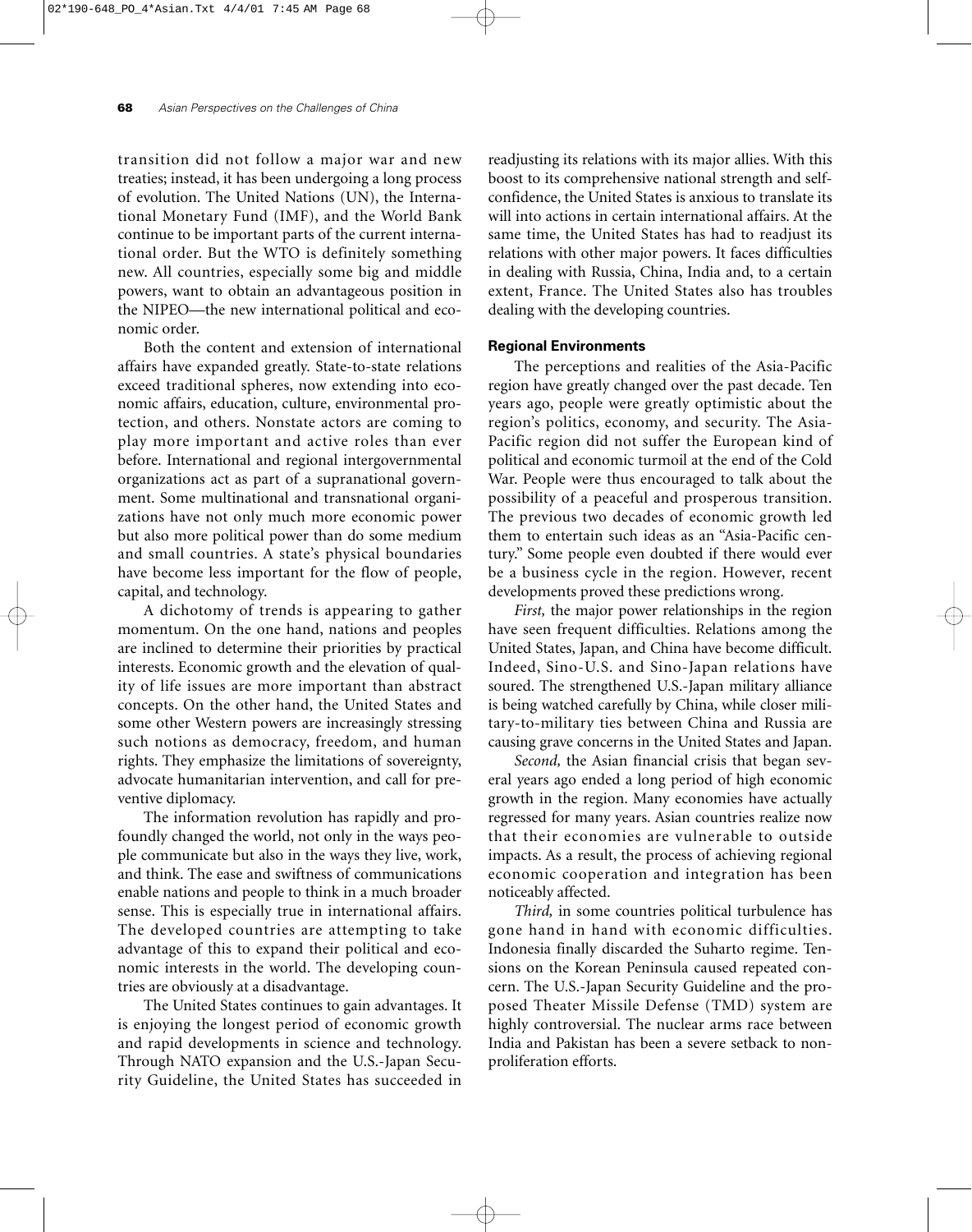Despite these adverse developments, the Asia-Pacific region is still moving ahead. On the whole, the Asian financial crisis is over. South Korea, Thailand, Malaysia, and others have regained their momentum of economic growth. Moreover, the Asia-Pacific countries have learned a good lesson that will benefit their development in the future. Indonesia has displayed a great capability to avert political disaster and adapt to the new situation. The ASEAN countries are closing their ranks and preparing for a new role in regional affairs.

### **Implications for China**

After twenty years of reforming and opening up, China has substantially improved its national strength. Beijing hopes to transform backward China into a moderately developed country by the middle of the 21st century. To achieve its goals, China needs a peaceful environment externally and stability internally. Thus, China pursues an independent and peaceful foreign policy.

China set out a very clear global and regional strategy. At the global level, this strategy seeks to ensure a more just and reasonable international order. China, as an emerging power, does not demand an overhaul of the existing international order. Actually, China is already part of the existing one. For political and security matters, China is one of the five permanent members of the UN Security Council. For economic matters, it is a member of both the IMF and the World Bank. China is sparing no effort to join the WTO. As a matter of fact, China's policy of reform and openness is a manifestation of how painstakingly China is working to integrate itself into the international community.

In the meantime, China also works hard at improving the existing order. China does not endorse a monopolar world, nor is it satisfied with Western dominance of world affairs. China calls for an increased role for developing nations. China hopes that, through negotiations and dialogue, the world community will finally be able to establish a more just and fair NIPEO.

At a regional level, China's first priority is to improve relations with its neighbors, and thanks to past efforts, China enjoys good and stable relations with most of them. China has settled almost all of its border issues with Russia, the former Soviet republics, Vietnam, and some others. China's proposal for common development while shelving disputes in the South China Sea has been widely appreciated by the

parties concerned. During the Asian financial crisis, China kept its promise and did not devalue its currency, thus halting the "domino effect" and a new round of Asian devaluation. China's high sense of responsibility has won great admiration from its Asian neighbors.

In fact, many Asian countries have come to realize that China is not a threat, but a helper. China also plays an important role in maintaining peace and stability in the Korean Peninsula and works hard on the issue of nonproliferation. China is a positive and active member of major regional organizations and mechanisms, such as the Asia-Pacific Economic Cooperation (APEC) forum, the ASEAN Regional Forum (ARF), the 10+3 (10 ASEAN nations plus China, South Korea, and Japan), the 10+1 (10 ASEAN nations plus China), and the Asia-Europe dialogue.

# **Trends in Sino-U.S. Relations**

## **New Challenges**

There have been new challenges to the Sino-U.S. relationship:

*First,* mutual frustration has reached a dangerous point. In China's view, the United States has created one trouble after another. These include allegations of Chinese political contributions to a U.S. presidential campaign, plans for theater missile defenses, the release of the congressionally commissioned Cox Report on suspected espionage, $2$  a last-minute rejection of the package deal with visiting Chinese Premier Zhu Rongji on China's accession to the WTO, the embassy bombing, and the proposed Taiwan Security Enhancement Act (TSEA). The United States, on the other hand, has criticized China for its human rights record, its ties with such rogue nations as Iraq and Iran, its rejection of renouncing the use of force to solve the Taiwan issue, and its vehement reaction after the embassy bombing. The United States also complained that, among other things, China does not return America's well-intentioned gestures.

*Second,* the strong mutual frustration has turned into deep mutual suspicion. The worst scenario has prevailed in some cases. Foreign policy depends substantially on perceptions. If people just think the worst of each other, sensible and reasonable policies will not be made and implemented. Some of the U.S. media have often depicted China in a very negative way. Some Americans both inside and outside the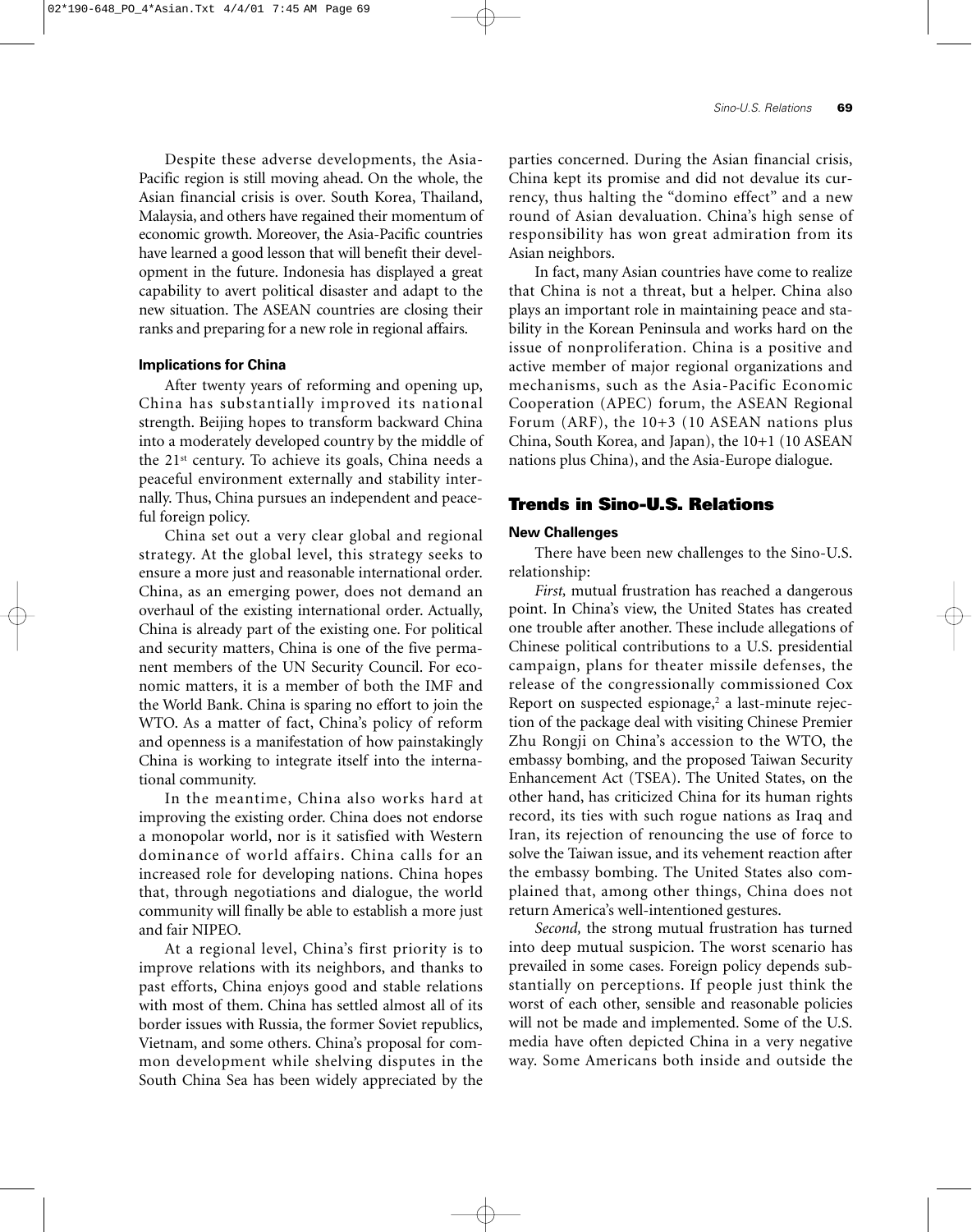government have suspected that China will become an adversary. Some believe that a conflict between the two sometime in the coming century is inevitable.

*Third,* domestic factors play an increasingly large role. Many complicated and difficult factors are affecting China policy in the United States. Political and partisan fights often derail the President's agenda. The U.S. preference for unilateralism and the strange alliance of the left and right exert great pressure on any attempt to improve Sino-U.S. relations. The single-issue pressure groups, such as human rights and environmental protection groups, trade unions, and religious organizations, have all challenged the Clinton administration's China policy. The 2000 presidential campaign has made the situation even more difficult to handle.

In China, increasing integration with the world and with the United States has blurred the distinction between foreign and domestic issues. The issues of Permanent Normal Trade Relations (PNTR) status with the United States and WTO accession are two cases in point. The Chinese people's resentment and dissatisfaction over U.S. pressure have been on the quick rise. Patriotism and enhanced self-confidence have become important factors to be reckoned with in China's foreign policy decisionmaking process. Of course, not all the domestic factors are negative. Years of interchanges in politics, economics, cultural affairs, professions, and academics have created a large group of people who want a normal and healthy relationship. The two business communities play an active and effective role in this bilateral relationship.

*Fourth,* the Sino-U.S. relationship is closely tied to cross-Strait relations. Since the Taiwan Strait crisis in 1995–19963 and the summit visits in 1997 and 1998, the United States has exercised some restraint and caution on the Taiwan issue. The U.S. executive and legislative branches and others in the mainstream have reached a sort of consensus behind the view that Taiwan should not take provocative moves. However, two opposing forces are pulling the United States: the desires to improve the Sino-U.S. relationship and to strengthen U.S. ties with Taiwan. The United States has increased arms sales to Taiwan, the U.S.-Japan defense Guideline virtually includes Taiwan, and the proposed TMD will give military, political, and psychological support to Taiwan's separatist tendencies.

## **Some Positive Trends**

The Sino-U.S. relationship is so important that neither side can afford total confrontation. Even during the troubling and eventful year of 1999, the two governments were able to control the damage and continue their relationship. There is some encouraging news.

1. Both governments are working to put their relationship back on a normal track.

Because the Sino-U.S. relationship is too important to let it get out of control, both countries are working to repair the damage. They reached an agreement on compensation for the embassy bombing. It is encouraging to see that the two presidents used their "hotlines" after both that bombing and Taiwan's Lee Teng-hui's "two-state" remarks.4 The Jiang-Clinton summit at the APEC meeting in September 1999 greatly facilitated the completion of the WTO deal. Finally, China and the United States have resumed political and military consultations, which had been suspended after the bombing incident.

2. The WTO trade package will exert a positive influence on the Sino-U.S. relationship.

Although President Clinton turned down the best possible offer from Chinese Premier Zhu Rongji during his April trip to the United States, the U.S. executive and legislative branches finally realize its importance. Only four months after the bombing incident, the two presidents met at the APEC meeting in Auckland, New Zealand, and agreed to reopen the WTO trade negotiations. Two months later, the two governments concluded the package agreement. As an important step in fulfilling the U.S. obligations, the U.S. Congress will vote on whether to offer PNTR to China some time in the middle of this year.<sup>5</sup> In essence, this is a vote on whether the United States would like to continue its normal trading relations with China and realize the hard-won benefits from its trade negotiations with China. The conclusion of the WTO deal will help narrow differences and expand commonality in the relationship. Closer economic and trade relations will also have positive ripple effects in other fields.

3. China and the United States have reached a certain degree of understanding in order to stabilize the situation in the Taiwan Strait.

China and the United States realize that healthy and normal relations facilitate stable cross-Strait relations, which are in the interests of all the parties concerned. Shortly after Mr. Lee Teng-hui put forward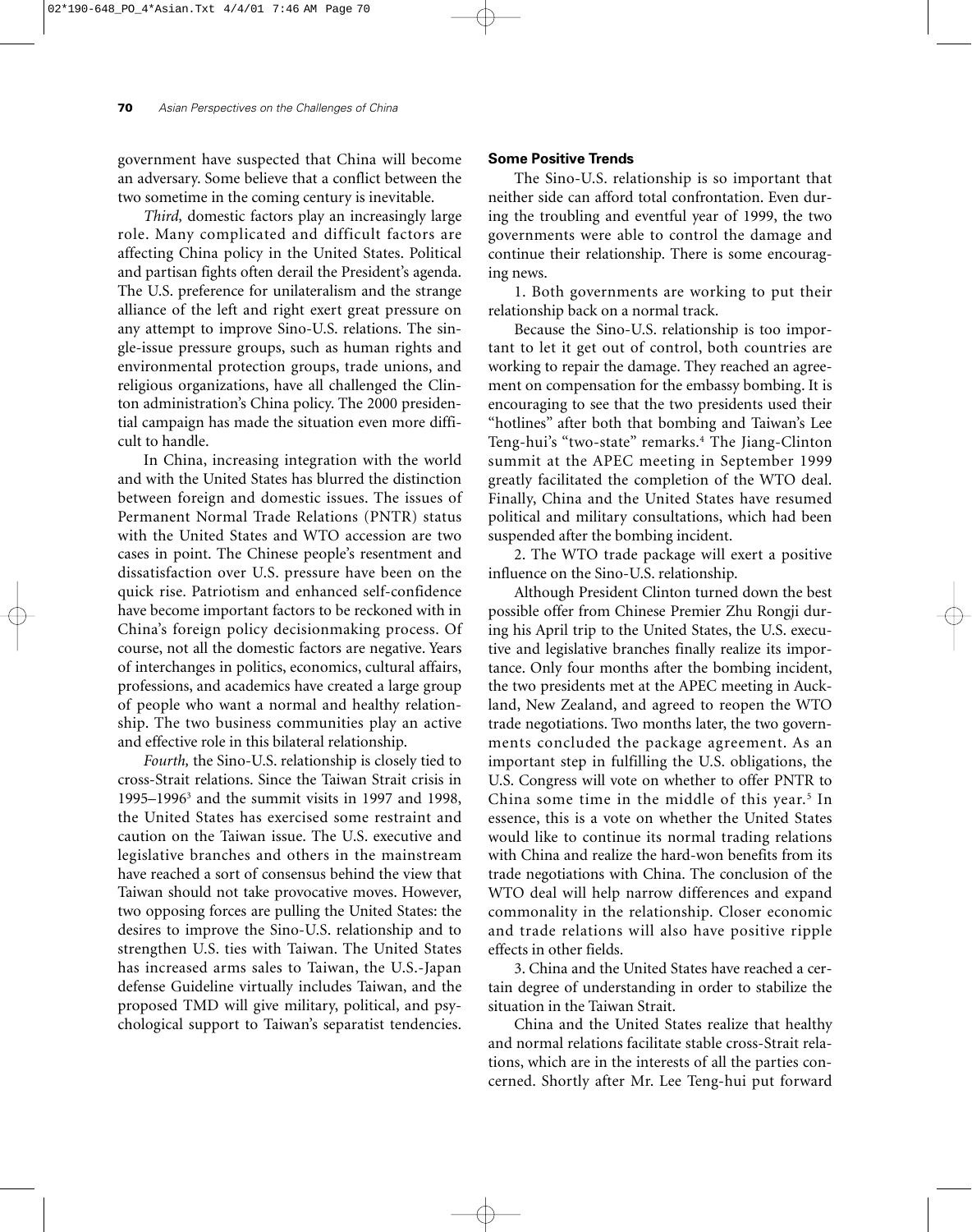his "two-state" theory last July, the U.S. executive branch clarified its position on adhering to a "One China" policy and criticized Mr. Lee for his intention to "rock the boat" and "change the *status quo.*" Even some pro-Taiwan elements within the U.S. Congress showed their dissatisfaction. Some credit should be given to the Clinton administration for helping to defuse the tension.

4. The two sides have resumed political and security dialogues.

While the proposed constructive strategic partnership is controversial, both governments continue consultations on strategic and security matters. Starting from December 1999, China and the United States resumed political and military dialogues. It has been reported that more high-level visits will take place. The Chinese side has again agreed to allow U.S. ships to call at Hong Kong ports. The two sides will also hold joint maritime humanitarian exercises. Such mutual visits and military-to-military exchanges are obviously beneficial for increasing mutual understanding.

5. Realistic expectations reduce the chances of disillusion in future relations.

The two sides have become pragmatic and realistic in setting their goals this year, an election year in the United States. On the American side, the Clinton administration understands that the best course of action is to avoid controversy during the presidential campaign. It is focusing on winning support for PNTR. On the Chinese side, Beijing also realizes that under the current circumstances it is not likely to reach any significant breakthroughs in Sino-U.S. relations. Therefore, promoting the trade and economic relationship has become the major theme, and possibly the only feasible target. Perhaps this is what both sides have learned in the past few years: it is better to resist tempting catchwords and to adopt realistic attitudes.

# **How Sino-U.S. Relations Impact the Region**

China and the United States are two important members of the world and the Asia-Pacific region. Their bilateral relationship has great significance for the foreign and domestic policies of the Asian-Pacific countries. For the past three decades, though with ups and downs, the general trend of the Sino-U.S. relationship has been positive and forward-looking. An improved relationship has greatly contributed to peace and development in the region.

In order to maintain this trend, we must understand some of the conceptual and actual differences between the two countries. In evaluating the global and regional situation, China does not see eye to eye with the United States. China believes that the world is heading for a multipolar arrangement. Since the end of the Cold War, the configuration of world powers is changing. The original bipolar confrontation has been replaced by the coexistence of one superpower and several major powers. Although this pattern basically remains stable, U.S. superiority is on the rise. Moreover, the United States is trying hard to translate its superiority into the advancement of its own interests in politics, diplomacy, security, and economy. China calls for the establishment of a more just and fairer NIPEO. It appeals for respect for the territorial integrity and sovereignty of all countries; it opposes interference in others' internal affairs; and it rejects the use or threat of use of force.

The United States maintains that it should continue its leadership role in world affairs well into the 21st century. On the basis of its enhanced international standing and increased national strength, the United States tries hard to project its powers, promote its values, expand its economic interests, and spread its culture. U.S. superiority has been further strengthened vis-à-vis a weakened Russia, an economically injured Japan, and a Europe that is not yet a peer. In handling world affairs, the United States is often hegemonic, hotheaded, inclined to interfere with others' internal affairs, and solve some regional conflicts by force. The United States has even gone so far as to bypass the UN to use military force. Just since August 1998, the United States has used force, either individually or multilaterally, against Afghanistan, Sudan, Iraq, and Yugoslavia.

The United States has not moved beyond the Cold War thinking in security matters. At the end of the Cold War, some Americans seriously thought of restricting NATO's role, withdrawing some overseas troops, and calling for peace dividends. In the Asia-Pacific region, the Clinton administration once put forward the concept of a "New Pacific Community." American academic circles explored possible collective models, ranging from the Northeast Asian Security Cooperation Conference to the ARF. However, in recent years, Cold War thinking is picking up in the United States. According to the U.S. Government strategy stated in 1997, the United States takes as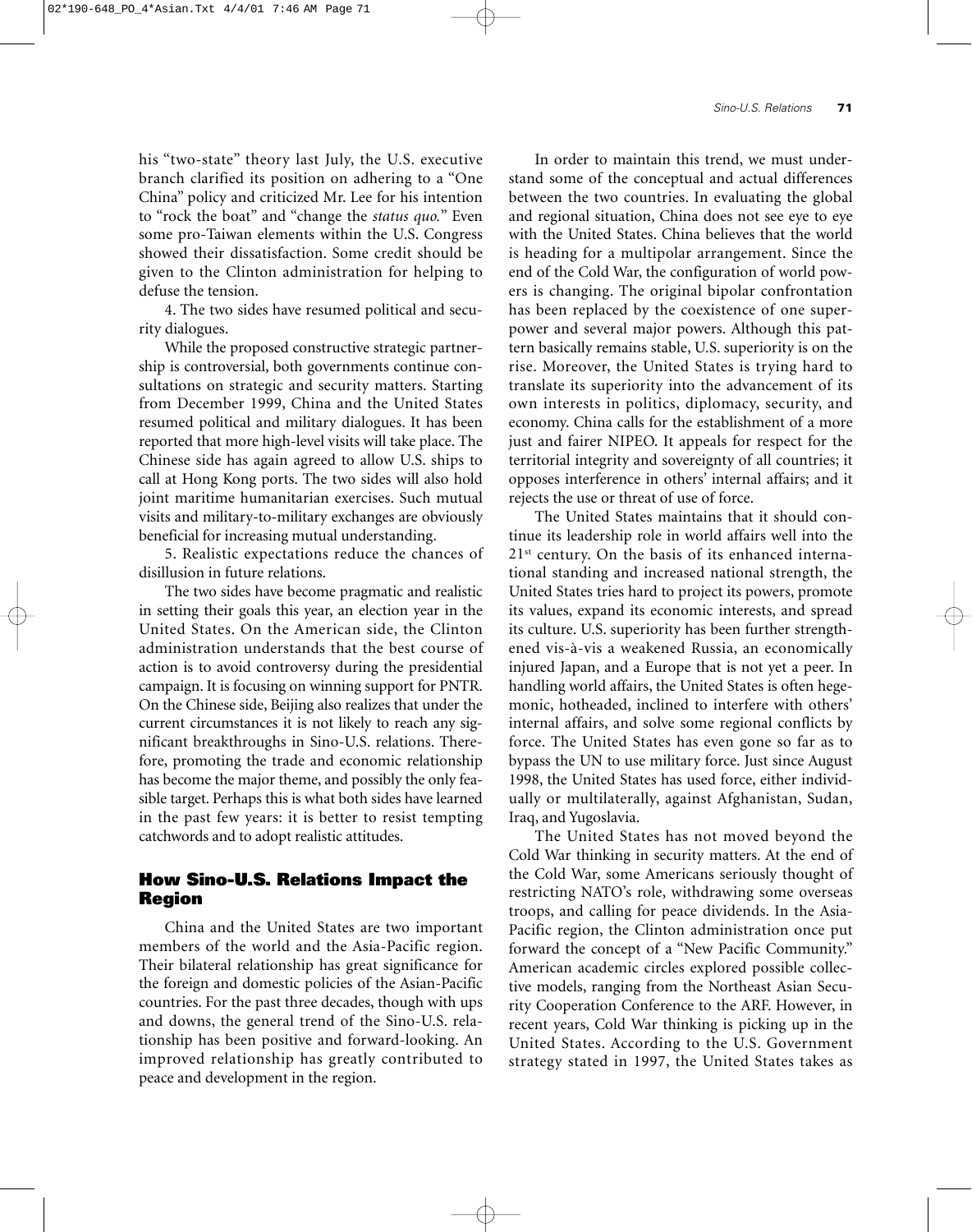guiding principles molding a conducive international environment, maintaining the capacity to win two theater wars at the same time, and preparing for unforeseeable crises. It is stepping up a security system in the Asia-Pacific region by strengthening bilateral military alliances under its leadership.

The United States has clear-cut targets in these two strategic regions. First and foremost, the United States tries to maintain its global and regional leadership role. It wants to continue to weaken Russia so that there will be no way for Russian to challenge the United States once again in the future. In the Asia-Pacific region, the United States has a hedging policy to prevent China from becoming its peer sometime in the next century.

In order to realize its security strategy, the United States needs to cooperate and coordinate with its allies. The United States has worked out a security network in Europe by strengthening and enlarging NATO. In the Asia-Pacific region, the United States has made the U.S.-Japan alliance a cornerstone of its system of bilateral alliances with Japan, South Korea, Thailand, the Philippines, and Australia.

China has always advocated the casting away of Cold War thinking. It has called for common and cooperative security, and it opposes obtaining one nation's security at the expense of others. China opposes the so-called NATO expansion, the U.S.-led NATO action in Kosovo, and U.S. military actions against some countries. China firmly opposes U.S. arms sales to Taiwan, the inclusion of Taiwan under the U.S.-Japan Security Guideline, the TMD covers for Taiwan, and the proposed TSEA. All these not only seriously violate three Sino-U.S. joint communiqués, but in China's eyes, they gravely encroach upon China's sovereignty and territorial integrity.

Small wonder that China and the United States differ on a number of international issues, such as China's relationship with Iran and Iraq, post-nuclear test relations with India and Pakistan, the international trial of former Khmer Rouge leaders, and particularly the Kosovo crisis. Therefore, some Americans even claim that there is no basis of cooperation for the proposed strategic partnership between the two countries.

# **A Better Future**

## **Working Toward a Better Sino-U.S. Relationship**

As a ranking U.S. Pentagon official said, among the Sino-U.S. problems, the most important and imminent danger lies not with concerns over human rights, trade deficits, or the Falun Gong, but with the Taiwan issue. Indeed, the Taiwan issue has always been the most important and sensitive issue at the core of the relationship. Therefore, the United States should play a positive role in handling the Taiwan issue. Fundamentally speaking, the Taiwan issue is an internal affair between the Chinese across the Taiwan Strait, and the United States should not interfere with China's internal affairs. However, the Chinese side can discuss the Taiwan issue with the Americans because the United States created the Taiwan issue half a century ago<sup>6</sup> and still possesses great influence over Taiwan. The Taiwan issue remains the most important and sensitive issue at the core of the Sino relations. The U.S. executive branch and the U.S. Congress should not play a negative role in the process of China reunification. The United States should abide by the three joint communiqués and keep to its commitment to the "One China" principle; the U.S. Congress should encourage cross-strait dialogue instead of Taiwanese independence.

In the near term, both countries should strive to stabilize their relationship. Like it or not, the U.S. election culture has created a four-year cycle of first attacking and then dealing with China. Campaign rhetoric fuels fiery debates in both countries. Political and opinion leaders have a great responsibility to stabilize the bilateral relationship. The gradual resumption of political, strategic, and military exchanges is important for mutual communication. The so-called second tracks are indispensable in promoting mutual understanding. The economic interaction is a stabilizer in the relationship. Allowing each other to speak candidly and refraining from overreaction to words benefits efforts to maintain a stable relationship. Doing something of common interest and deferring something controversial facilitates a constructive relationship. The reverse will result not only in a competitive but also a confrontational relationship.

In the medium term, both countries should improve their mechanisms and work towards more confidence-building measures (CBMs). They should also create a favorable regional environment. Given the importance of the two countries, their bilateral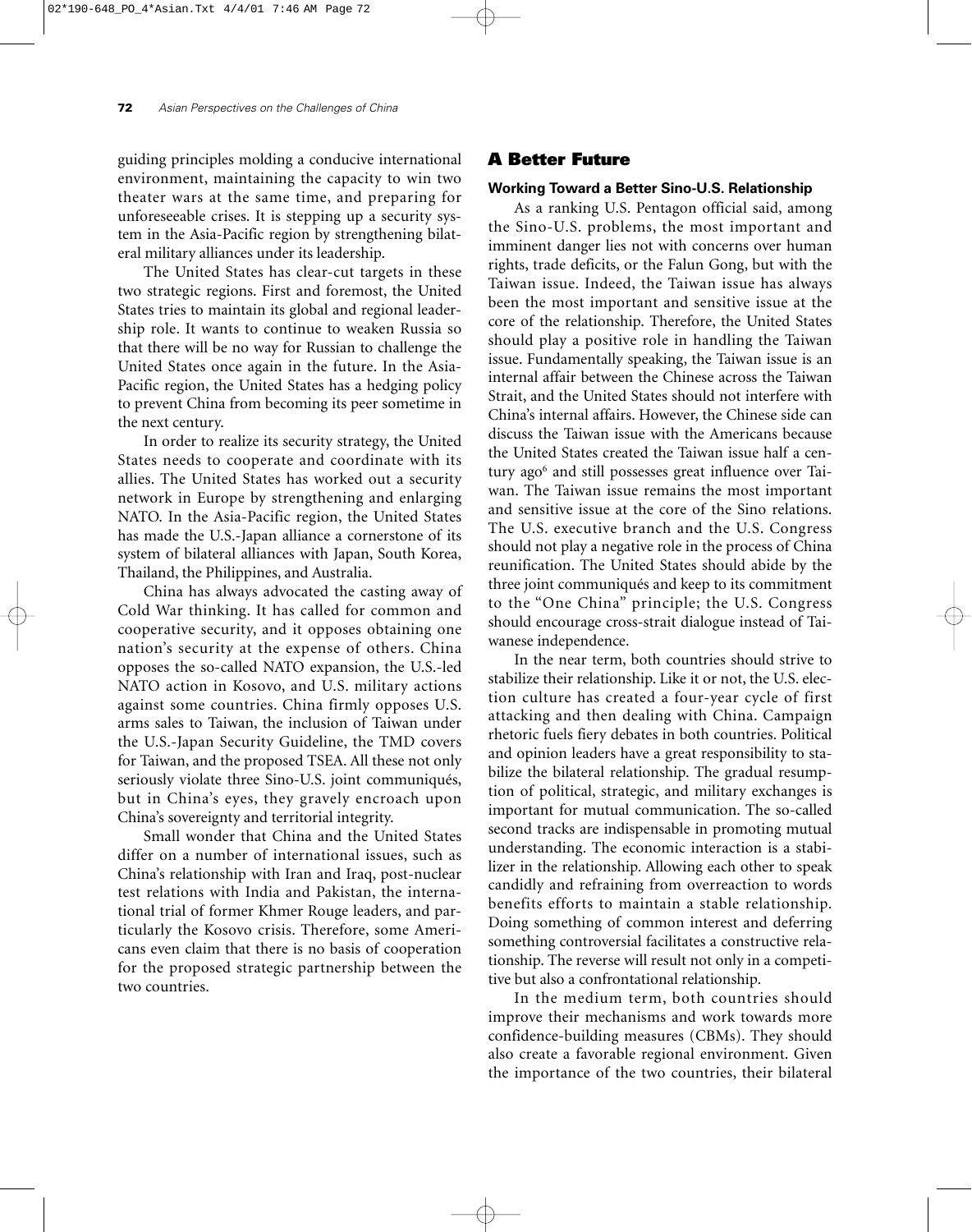relationship has far exceeded their physical boundaries. It is in their common interest to create a politically friendly, strategically cooperative environment in the region. China and the United States should adopt a down-to-earth attitude to discuss important regional issues, such as the China-U.S.-Russia relationship, the China-U.S.-Japan relationship, the Korean Peninsula, economic and financial cooperation, and so forth.

In the long term, both countries should take a strategic and long-term view when they deal with each other. They should take concrete steps to enhance understanding, dispel misunderstandings, remove suspicions, reduce troubles, and increase cooperation. First and foremost, they should work out a strategy for making friendlier relations and not making enemies of each other. They must have more official and unofficial contacts, greater economic and trade interactions, better coordination on global and regional issues, closer consultation in international organizations, and joint efforts in building up a NIPEO.

#### **Working Toward a Better Asia-Pacific Region**

As the Sino-U.S. relationship directly affects regional stability and prosperity, the two countries have special responsibilities and hold the keys to building regional security and an economic framework. China and the United States should display more sincerity and trust in conducting dialogues on regional security matters. Together with other countries in the region, they should work out a formula to enhance mutual trust, reduce mutual suspicions, alleviate the danger of an arms race, and avoid unintentional accidents. Through these CBMs, they could contribute to a stable and secure regional environment.

On some existing and potential hot spots in the region, both China and the United States should expand cooperation where such cooperation exists, such as concerning the issues of the Korean Peninsula, Cambodia, and the matter of non-proliferation on the South Asia sub-continent. They should work hard to facilitate cooperation where such possibilities can be sought, such as in Southeast Asia. They should also do a better job of damage control where they have fundamental differences. Neither side should take unilateral actions that will aggravate the situation.

Security far exceeds traditional boundaries. Economic security has become an important component of national security considerations. China and the United States worked together at the APEC forum and

cooperated to a certain extent on financial and monetary matters during the Asian financial crisis. However, further cooperation needs more frequent communication, understanding, and trust. China, the United States, and other concerned countries should work together toward this end. Here, region-wide cooperation must be a precondition for building up the regional mechanism to promote trade liberalization, cooperation in science and technology, and stability in finance and monetary matters.

### **Working Toward a Better World**

China and the United States are major world powers. They are both permanent members of the UN Security Council, and both possess nuclear weapons. China is the largest developing country, whereas the United States is the strongest developed one. Moreover, China is emerging and the United States is not declining. To a large extent the two countries will be critical to the establishment of the NIPEO on a more just and fairer basis.

Both countries should work together with major countries and/or country groups to reach a consensus on the principles for establishing the new international order. They should determine the codes of conduct as well. While it is useful to explore such concepts as human rights and humanitarian concerns, no country has the right to monopolize their interpretation, let alone to enforce their views onto other nations. In the meantime, the two should fully implement China's Five Principles of Peaceful Coexistence<sup>7</sup> as a prerequisite to establishing the NIPEO. Of course, they should also take into consideration other proper principles.

To realize these goals, China and the United States should work with other countries to reach agreements. China does call for an immediate realization of the NIPEO, but through negotiation and in a gradual way. It advocates strengthening rather than weakening the role of the UN It firmly opposes unilateral alteration of existing arrangements, such as the Anti-Ballistic Missile Treaty (ABM). It positively participates in new negotiations, such as the Comprehensive Test Ban Treaty (CTBT). And China makes relentless efforts to join new organizations such as WTO.

Both countries should work hard, with a view to the era of the "earth village." China and the United Sates are major nations that both have vast territories, big populations, and considerable powers. Therefore,